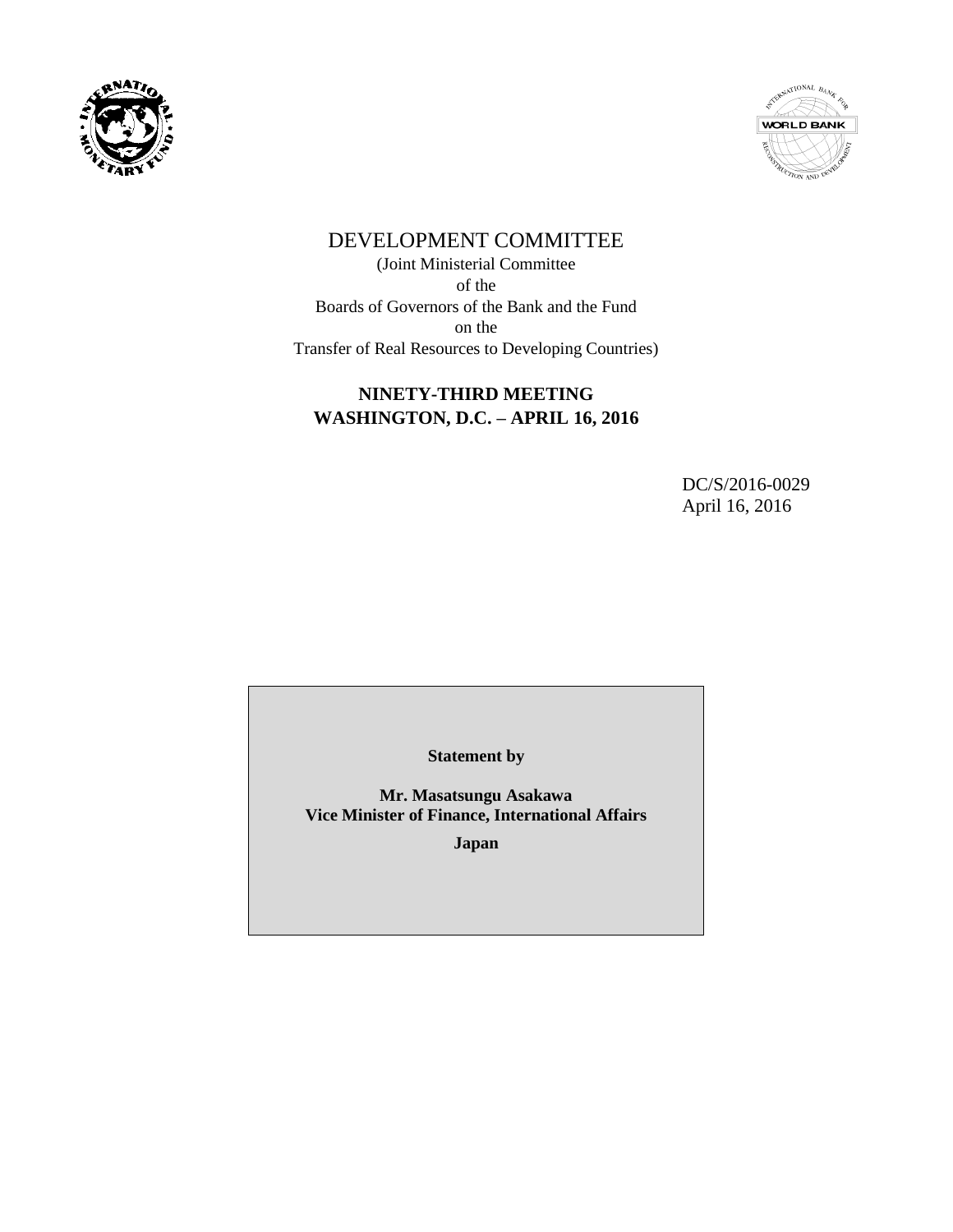#### **Statement by**

#### **Mr. Masatsugu Asakawa Vice Minister of Finance, International Affairs**

#### **Japan**

### **93rd Meeting of the Development Committee**

### **April 16, 2016 Washington, D.C.**

#### **Introduction**

Forced displacement is one of the biggest challenges the world faces today. By the end of 2015, about 20 million refugees existed worldwide, and most of them were forcibly displaced from their home countries to the neighboring countries. International community is drawing wisdom and strengthening cooperation to resolve the issue. We must tackle from both short- and long-term perspectives since forced displacement is triggered by complex factors such as conflict and political instability. Forced displacement not only makes refugees mentally and physically vulnerable but also imposes severe fiscal, political and social burdens on the neighboring countries accepting them. International community must consider the impact of forced displacement on development to secure stability and prevent another crisis from happening.

In the past two years, international community has responded to crises including conflicts in the Middle East, the Ebola outbreak in West Africa, the earthquake in Nepal, and the hurricanes that struck Pacific island nations. In order to enable the developing countries to cope with these crises, Japan calls for the World Bank Group (WBG) to contribute to strengthening a comprehensive risk management system, which incorporates a rapid crisis response mechanism, and measures for preparedness and prevention in peacetime, in order for the developing countries to appropriately tackle these crises.

Furthermore, it is important for the developing countries to achieve inclusive, sustainable, and resilient growth amid volatile global economy. Since quality infrastructure investment, which takes into account life-cycle cost, resilience against natural disasters, and transfer of know-how, is beneficial for the developing countries, the WBG needs to promote quality infrastructure in cooperation with other development partners.

#### **The role of the WBG and contribution of Japan on the forced displacement**

International community faces an enormous challenge of the forced displacement in Syria, and Japan commends the role played by the WBG as a development institution to address the issue. Japan expects the WBG to contribute to medium- and long-term development assistance in cooperation with United Nations organizations which mainly engage in emergency humanitarian assistance.

Forced displacement should be addressed not only from the aspect of short-term ex-post response but also from that of preparedness and prevention. Japan supports the approach of the WBG to explore a comprehensive solution to the refugee issues including income inequality and unemployment, by strengthening assistance to mitigate vulnerabilities based on each Country Partnership Framework (CPF). In addition, human resource development of the refugees is important in order for them to contribute to rebuilding their home countries once they are able to return back. Japan expects the WBG to deliver results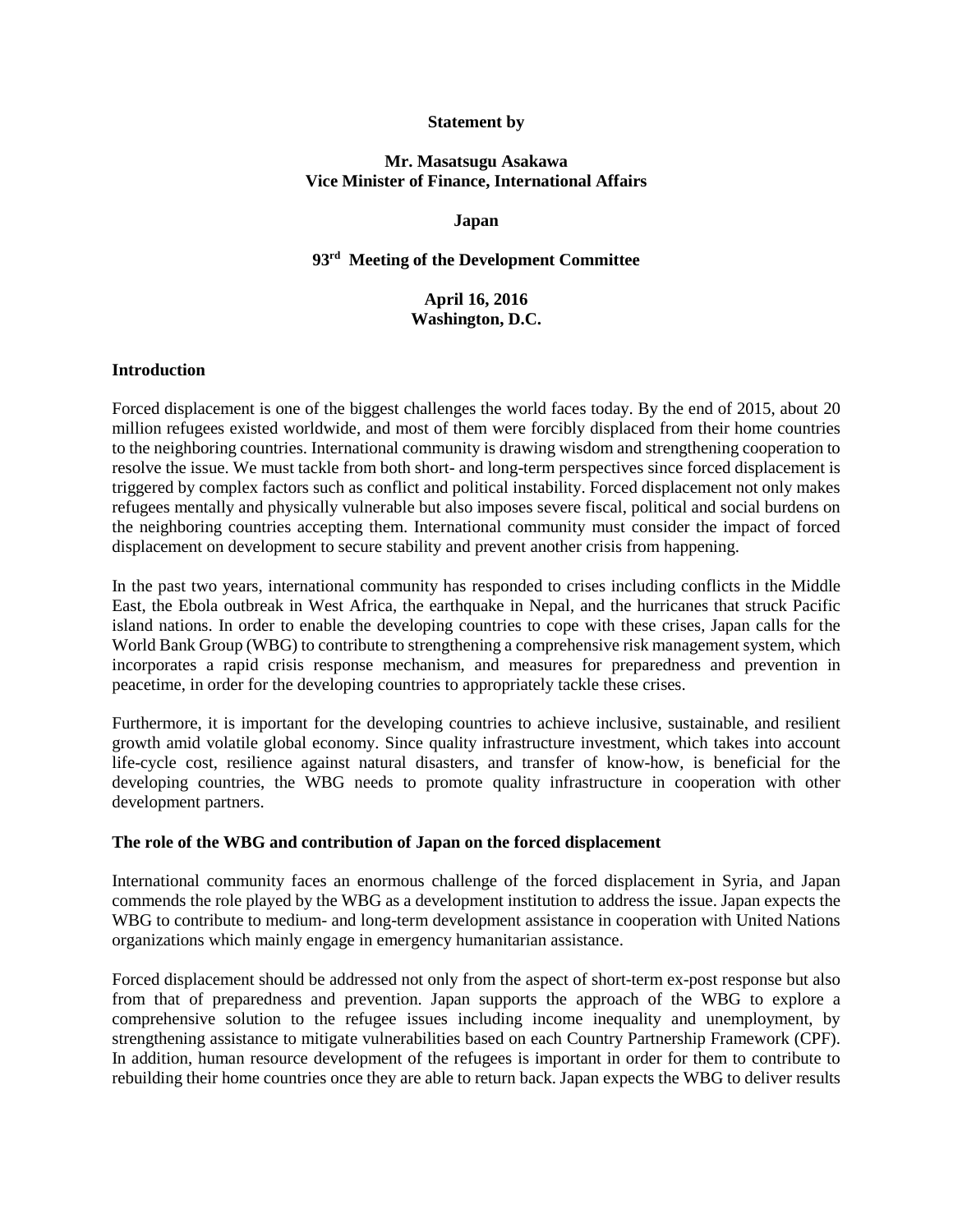through not only improvement of living environment but also education, vocational training, and employment assistance for refugees, including women and youth.

Japan appreciates the WBG for leading the effort in developing the "New Financing Initiative to Support the Middle East and North Africa (MENA) Region" to provide support for the host countries of refugees such as Lebanon and Jordan. Japan will, over the next five years, contribute 50 million US dollars in grants and stand ready to provide a concessional loan of up to 100 billion yen, which is equivalent to around 900 million US dollars, as a contribution to the Concessional Financing Facility. Japan expects the WBG to achieve significant results by bringing together the wisdom of stakeholders and efficiently utilizing the resources.

Furthermore, as a joint assistance with the WBG, Japan will make 30 million US dollars contribution to the IFC Middle East and North Africa Fund, LP, in order to support job creation in the MENA region through Japan International Cooperation Agency (JICA) in cooperation with the Gulf countries.

### **Response, preparedness and prevention against natural disasters and pandemics**

In addition to the refugee crisis, there are other major threats such as natural disasters and pandemics that undermine achievement of development goals. In order to tackle these challenges, a comprehensive risk management mechanism that combines crisis prevention, preparedness and response is necessary. Since prevention and preparedness contribute to quick restoration and recovery, and mitigate human and social losses in the event of a crisis, it is highly cost-effective and should be emphasized in all stages of economic development. It is also necessary for the developing countries to enhance crisis response mechanism which includes rapid detection and containment.

### **(1) Disaster risk management (DRM)**

Due to the rapid urbanization of the developing countries and/or an increase in frequency and severity of natural disasters related to climate change, losses caused by natural disasters such as earthquakes, tsunamis, cyclones and floods are expected to grow. Most losses of human lives in natural disasters occur in low- and middle-income countries where DRM measures have not been well developed, and it can instantly take away their development achievements.

The Progress Report on mainstreaming disaster risk management, which the WBG submitted to the Development Committee, indicated an increase in financing contributing to DRM and the steady progress since 2012, when the importance of DRM on development was confirmed at the IMF-World Bank Annual Meetings in Tokyo. Mainstreaming of DRM has been enhanced through the fact that climate change and DRM has become one of the priority areas of IDA17, and that IDA has been required to consider risks from climate change and natural disasters when formulating CPF and new operations. Japan expects the WBG to enhance understanding on importance of exante investment in DRM among staffs and the developing countries, and requests the WBG to update on the Progress Report on Mainstreaming DRM in every two years. Japan will continue its efforts to mainstream DRM through the "Japan-World Bank Program for Mainstreaming DRM in Developing Countries" in cooperation with the DRM Hub in Tokyo (Tokyo DRM Hub).

### **(2) Preparedness, prevention and response against pandemics**

In order to prevent a tragedy like the Ebola outbreak in West Africa from happening again, international community needs to make efforts to strengthen both the response systems to public health emergency and the health systems in peacetime to achieve the universal health coverage (UHC). With respect to strengthening crisis response, Japan highly commends the WBG for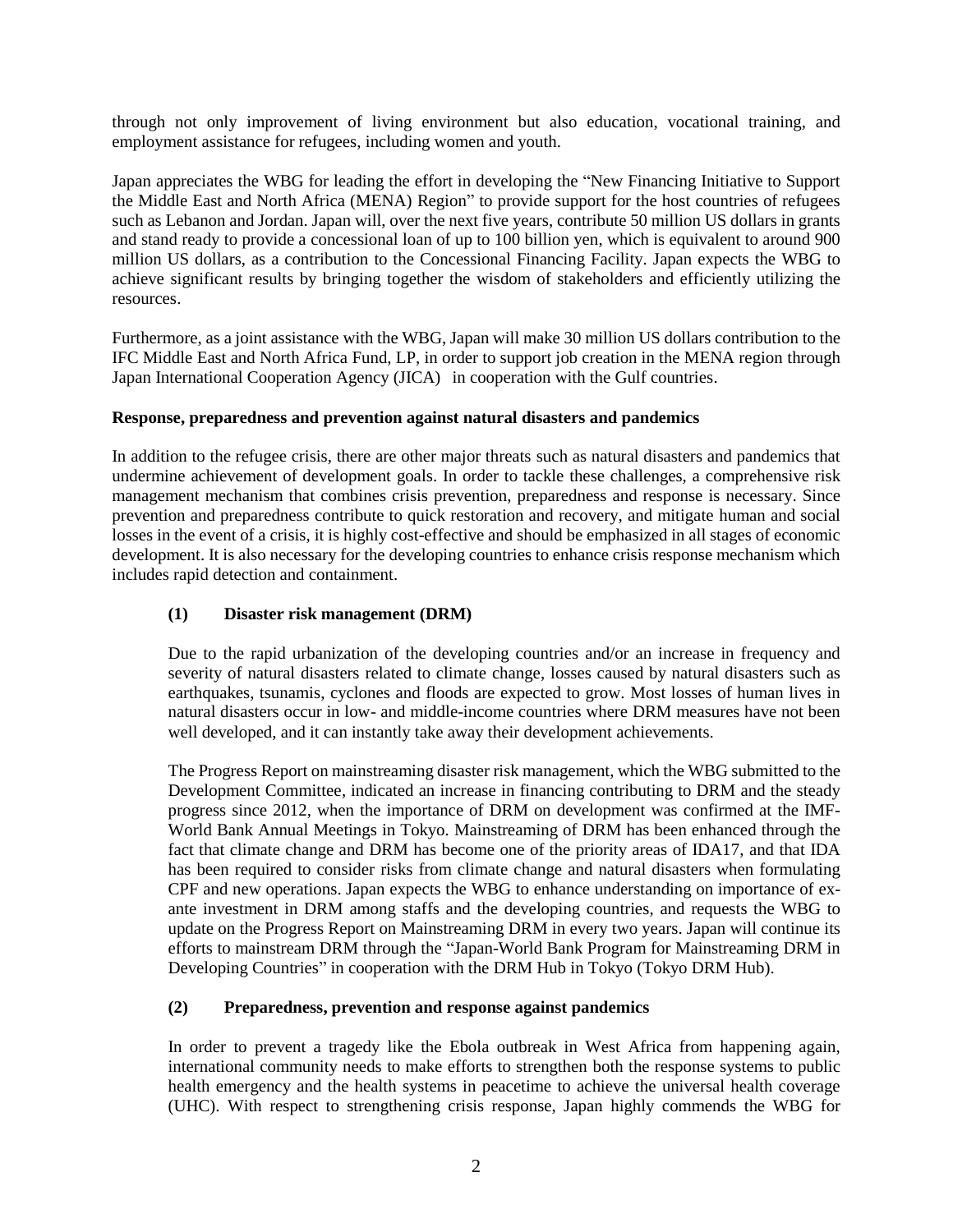expanding the eligibility criteria for accessing the IDA's Crisis Response Window to include public health emergencies in addition to economic crises and natural disasters. As President Kim suggests, in light of the lessons from the Ebola outbreak, creating a system to rapidly and efficiently mobilize resources in the event of a pandemic is important to prevent damages from diffusing. The Pandemic Emergency Facility (PEF), which the WBG is currently in the process of finalizing towards the G7 Ise-Shima Summit, will realize this system by utilizing a private-sector insurance mechanism. Japan strongly supports the establishment of the PEF.

In addition to the strengthening of crisis response mechanism, international community needs to develop a financing mechanism that enhances preparedness and prevention against pandemics. The WBG, particularly IDA, needs to establish an incentive mechanism that strengthens health systems which ensure results to be achieved through the monitoring of clear benchmarks and by including pandemic preparedness and prevention in a priority area of CPF as in the case for natural disasters. Moreover, further effort in capacity building is necessary in order for the developing countries to understand how the policy should be formulated and implemented.

### **Foundation of inclusive, sustainable and resilient growth – enhancement of quality infrastructure investment and domestic resource mobilization**

Crises facing developing countries are not limited to acute ones, such as conflicts, disasters and outbreaks of infectious diseases. For example, the current account and fiscal balances of low-income countries dependent on commodities such as oil are always vulnerable to the situation in international markets. In addition, many developing countries are suffering from a chronic infrastructure shortage that has become a serious bottleneck for the improvement of productivity and living standards. Japan urges the WBG to provide the most appropriate assistance from the medium- to long-term perspectives based on its comparative advantage and consideration on the situation of individual countries in cooperation with other development partners such as the IMF, other MDBs, JICA, and Japan Bank for International Cooperation (JBIC).

### **(1) Quality infrastructure investment**

In order for the developing countries to mitigate various risks and achieve inclusive, sustainable and resilient growth, the WBG should promote quality infrastructure investment which takes into account life cycle cost, safety, resilience against natural disasters, social and environmental standards, and human resources development and transfer of know-how. It is important to remind the following two points to advance the quality infrastructure investment.

Firstly, it is important to support the developing countries to clearly understand what quality infrastructure investment is. Japan makes an effort in disseminating the concept of "quality infrastructure investment" using the occasion of international conferences in cooperation with the WBG. Also, Japan commends the new procurement framework of the World Bank which incorporates the concept of "Value for Money" as it provides specific incentives to the developing countries to consider the quality aspect on infrastructure investment. Japan encourages the World Bank to make further efforts in disseminating this new framework.

Secondly, it is essential to incorporate quality aspect into projects under preparation. In this context, Japan will jointly work with the WBG including the Tokyo DRM Hub, Tokyo Development Learning Center and Global Infrastructure Facility, and contribute to providing knowledge support to developing countries.